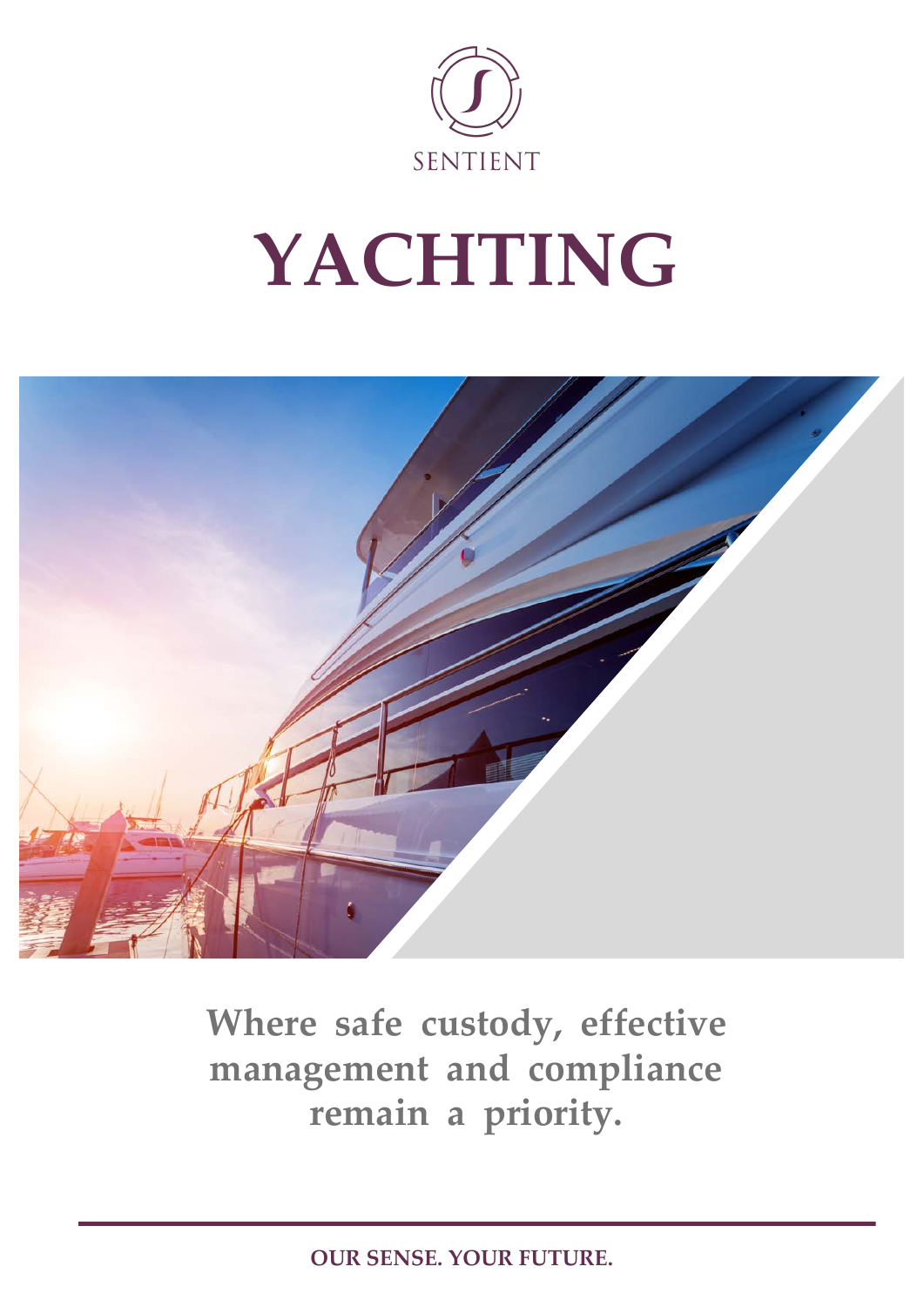

With a heritage going back over 35 years, we have become recognised for our depth of knowledge and experience and have gained a reputation for offering market leading, bespoke international business solutions.

Not only do we offer a wide range of services that are efficient, flexible and cost effective, our team of experienced professionals offer complete in-house expertise in a number of niche industry sectors.

Whether you require guidance on the best solution to meet a specific set of objectives, assistance with corporate structuring, direction in choosing the most effective jurisdiction for a particular transaction, or support with the ongoing management and administration of a structure; we can help.

With a comprehensive range of services, from full service development through to back office functionality, our clients know that they are in the hands of a professional and reliable service provider.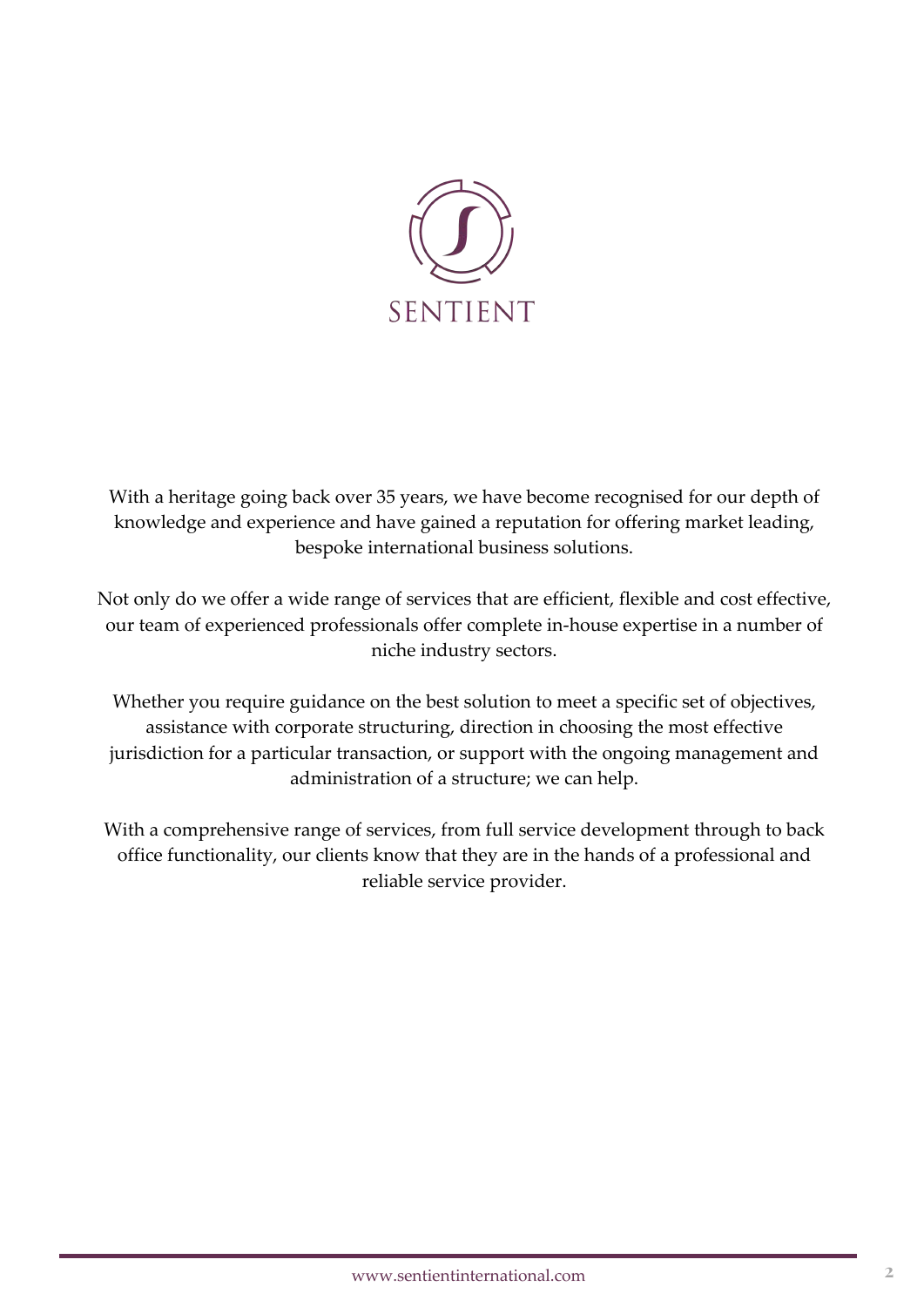### **YACHT OWNERSHIP**



Owning and operating any type of vessel can be complex and requires significant attention to a number of considerations. With a comprehensive understanding of the yachting industry, our yachting team have been assisting owners and their representatives in understanding the diverse requirements associated with the ownership, registration and management of a range of vessels for many years.

In an age of increased litigation, experts recommend that ownership of a high value asset that moves from country to country, exposing itself to differing jurisdictions' legislative requirements and tax laws, is owned by a corporate structure rather than in an individual's name. The corporate structure affords the advantage of segregating the inherent risk involved as well as providing privacy of ownership.

Whether for pleasure or commercial use, a yacht is a significant investment made up of time, effort and money. Giving consideration to how and where a vessel will be used is important, in order to ascertain any tax or VAT exposures, whether the asset is intended to generate income and subsequently whether tailored tax planning could offer any fiscal benefits and/or minimise any liabilities. Questions owners should ask themselves include:

- What type of entity should I use?
- Will the use of a corporate entity offer me more privacy?
- Will my vessel be used on a pleasure only basis or will it be made available for charter?
- Where do I intend to operate the vessel?
- Will cruising within the EU be a VAT issue?

### **TAX AND VAT**

VAT is chargeable on imported yachts and on yachts purchased and owned by EU residents that are using their yacht within the EU. The question as to whether VAT due can be reclaimed or potentially deferred, will depend on whether the yacht is for private use or commercial use.

Certain VAT relief measures are available that offer benefits to privately registered yachts with a non-EU owner. In this case, a yacht can be imported into the EU under the Temporary Admission regime allowing it to cruise in EU waters for up to 18 months without having to pay any VAT. This process can be renewed every 18 months up to a maximum period of 10 years.

Where VAT may be an issue, we can assist with suitable ownership and structuring arrangements that may reduce the effective VAT rate and facilitate the importation of a yacht effectively and efficiently into the EU.

### **REGISTRATION**

When considering under which flag to register a vessel, the choice of registry is important as the state chosen determines how a vessel will be treated in the countries and ports it visits.

Registering a vessel can feel like a daunting and complex task however, with our experience and a comprehensive understanding of the industry, we can both guide and assist owners with the registration of their vessel as well as its flag state compliance.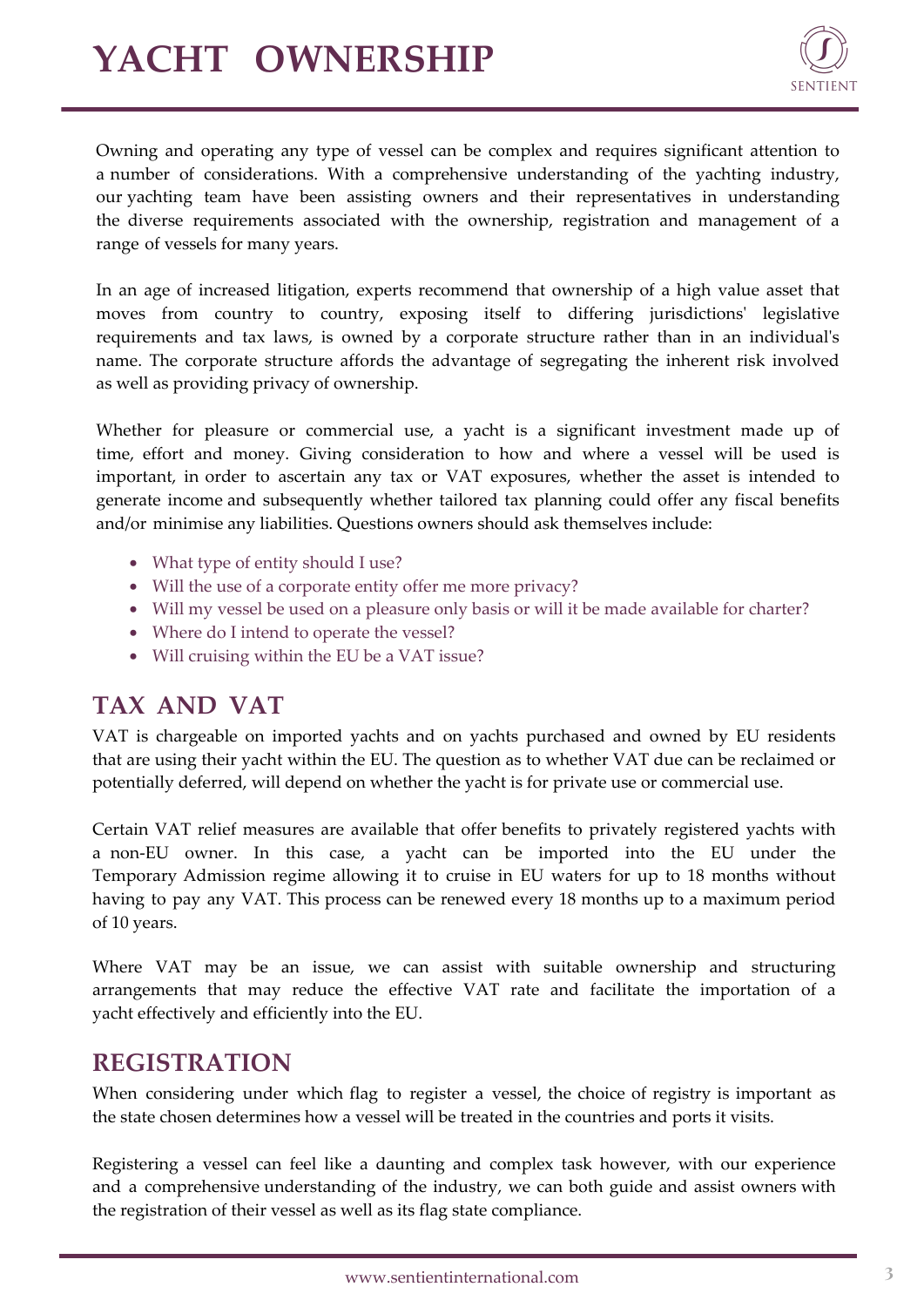

### **REGISTERING YOUR YACHT IN THE ISLE OF MAN**

At the core of the Isle of Man's maritime sector is an award winning ship registry, which is home to a portfolio of clients including many of the world's blue-chip ship owners and prestigious superyachts. As a member of the Red Ensign Group, the Isle of Man Ship Registry is one of the world's leading registers and is often a flag of choice for owners looking for quality flag administration and the very best in client service.

Run by a dedicated team of professionals and backed by sophisticated electronic systems, it is both quick and efficient to register a vessel in the Isle of Man. As an ISO 9001 and 14000 certified organisation, the Ship Registry operates efficiently and consistently to exceed the standards expected of a modern flag state and offers a number of benefits to those on its register, including:

- A favourable tax regime.
- The right to fly the 'Red Ensign' and access the support of British Consular services worldwide.
- Dual registration and fexibility in the requirements of registered owners, including acceptance of Limited Partnerships.
- No tonnage fees.
- 24 hour availability of senior staff by phone to deal with queries/problems.
- Immediate, friendly advice on complying with all aspects of SOLAS, MARPOL, COLREGS, ISPS, ILO etc.
- Reasonable costs.
- Mortgage registration.

### **REGISTERING YOUR YACHT IN MALTA**

As a maritime hub, Malta's success can be traced far back into its history. Its location in the centre of the Mediterranean has given it strategic importance over the years, with it now being recognised as an entrée-port to the EU.

Together with its natural harbours and an extensive range of maritime services, including shipbuilding and repair, Freeport, bunkering, ship supplies and towage services; it is to no surprise that Malta has gained a reputation today as one of the world's leading maritime jurisdictions. Some of the benefits of registering a vessel in Malta include:

- The largest flag in Europe and the sixth largest in the world.
- The processes to register a company and/or a vessel in Malta are both quick and straightforward.
- Maltese law offers security to financiers/mortgagees of Maltese registered vessels.
- With low company formation and yacht registration costs, Malta is a cost effective option.
- There are no restrictions on the nationality of the shareholders and directors of Maltese companies, nor on the nationality of the Master, officers and crew carried on board Maltese yachts. Malta also has no restrictions on the sale or transfer of shares of a company owning a Maltese yacht.
- The Maltese Shipping Registry offers a 24-hour service, seven days a week in respect of urgent matters.
- Non-Maltese companies can still own Malta flagged yachts.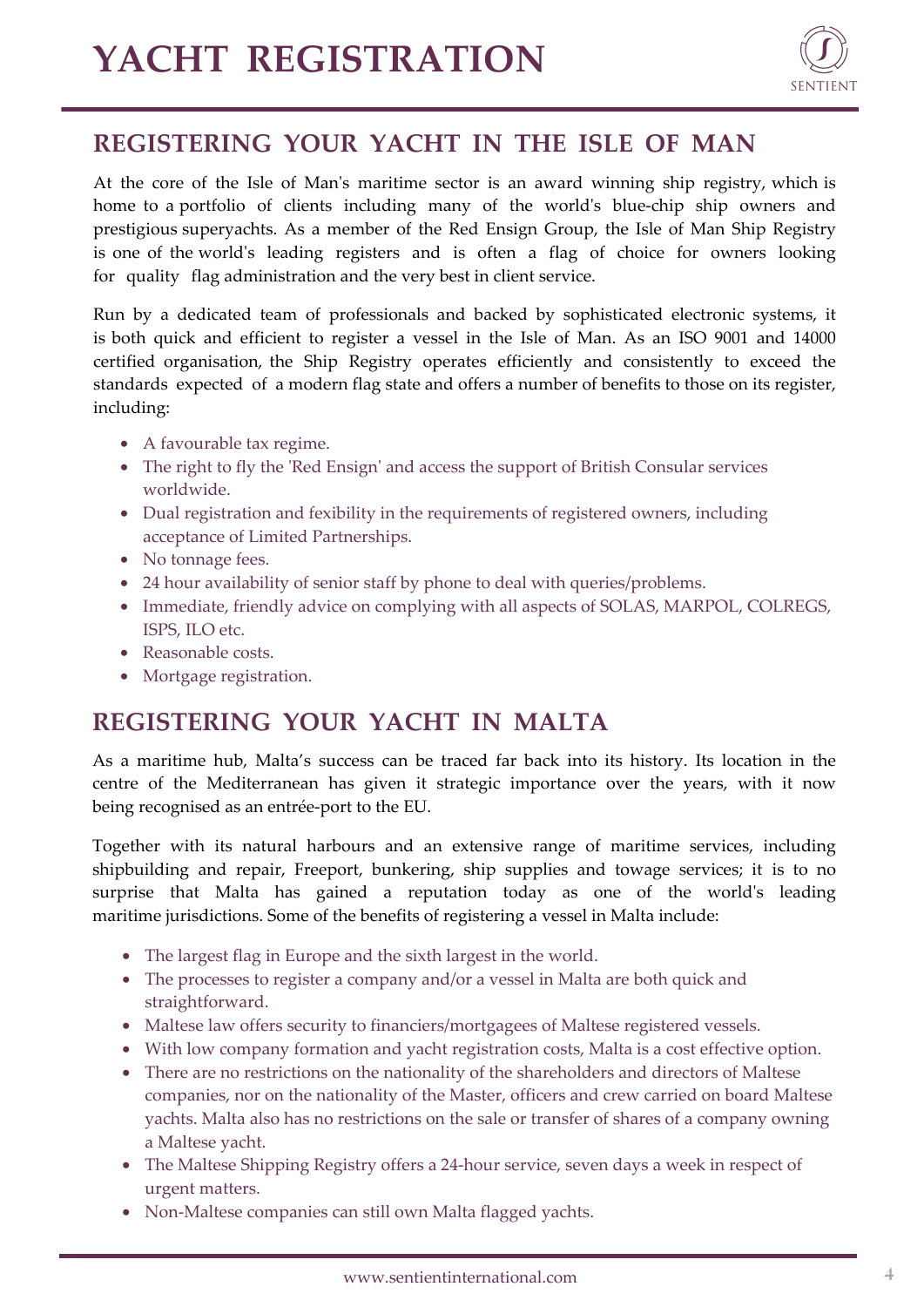

### **CREWING & PAYROLL**

The effective and efficient operation of any vessel relies heavily on its crew. However, finding the right crew for your vessel can be a time consuming exercise and often leads to much precious time being wasted.

Drawing on our experience together with our global network of industry contacts, we can assist owners in securing the right people for their vessel across all nationalities with the understanding of the competencies, qualifications and experience required from officers and crew.

Engaging a professional crew management and payroll service provider is of significant value not only does it de-risk your business and reduce the administrative burden, it takes away the headache of having to stay up to date with constantly changing employment, social security and taxation rules and regulations.

### **INSURANCE**

Be it providing peace of mind to a yacht owner or captain that the vessel is adequately covered, or ensuring that the crew on board have the protection required to fulfill their roles, specialist maritime insurance plays a vital role behind the scenes of the ongoing work and activities of any vessel.

Whether at sea, at anchor, berthed in a marina, attending a boat show or having urgent work undertaken in a shipyard, it is imperative that the necessary and relevant cover is always in place.

With our network of contacts we can assist you in finding the right cover, at the best rate, in order to meet your requirements.

### **CREW HEALTHCARE & BENEFITS**

Through our sister company, Sentient Pay, we can provide comprehensive healthcare plans and benefit schemes to seafarers, shore based personnel and expatriates.

In association with our chosen partners, we offer a range of benefit packages that are flexible and designed to meet the needs of the employee. All of our packages are compliant with the applicable laws (MLC, Flag, CBA), local law and employer's wishes (SEA).

It has never been more important to start planning for the future and we can assist crew to start doing so now with a retirement plan via Sentient Pay. We can arrange for a plan that offers crew flexibility in terms of their contributions as well as their investment profile.

Our plans allow for employers and employees to contribute regularly, with the ability to change the amount of contribution and period at any time. There is also the ability to make additional payments at any time during the contractual period and the ability to review their savings and investments at any time.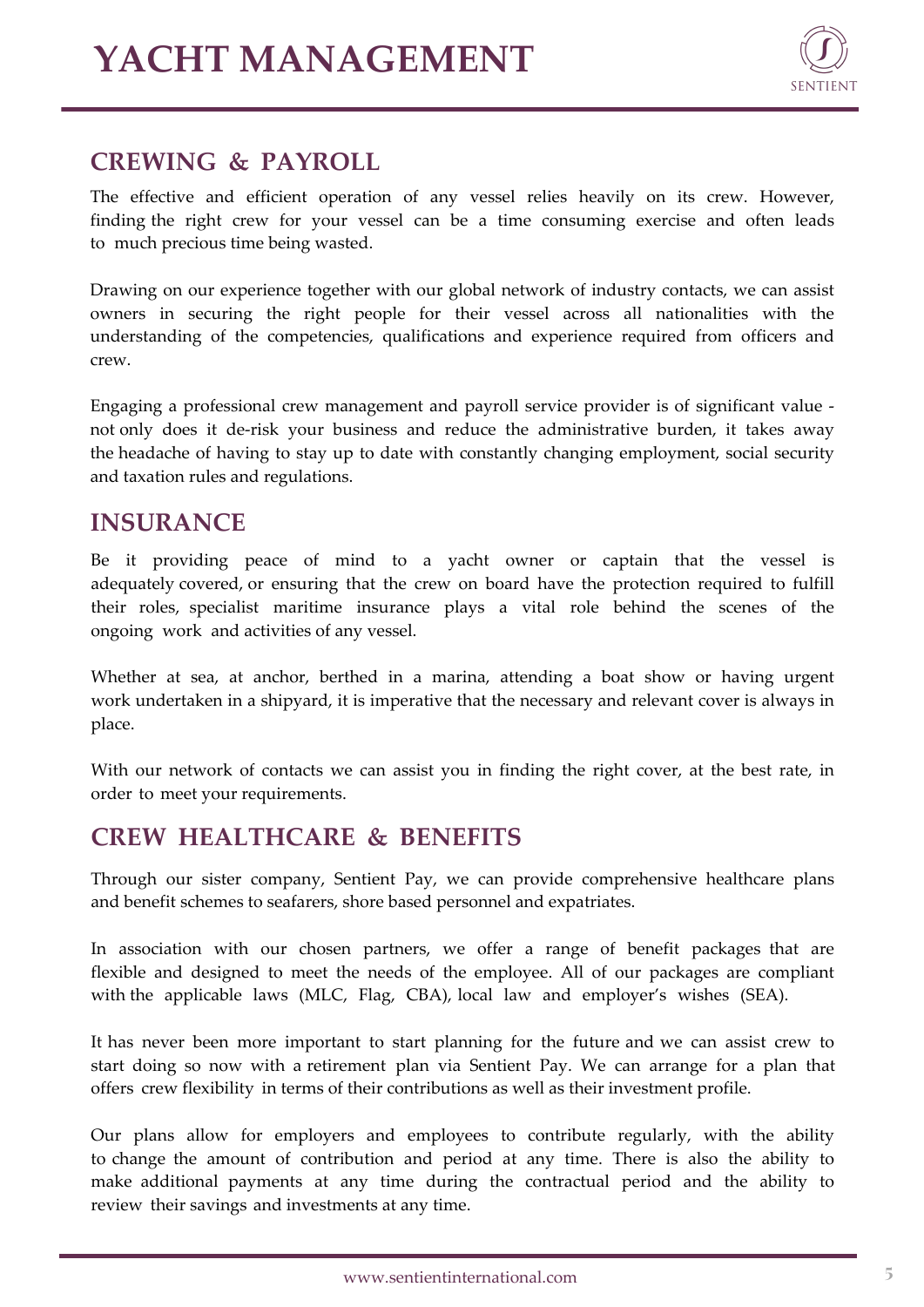### **YACHTING SERVICES**





Our yachting team is highly experienced in all aspects of ownership, registration and management. We understand that implementation is key to the success of any effective ownership structure.

To this end, we work closely with the professionals providing the advice to ensure that we provide a service that is comprehensive and attuned to our clients' diverse needs as well as being delivered professionally, reliably and with complete integrity.

- Establishment of Bespoke Ownership Structures for Private and Commercial Vessels
- Provision of Officers
- Statutory Administration
- International Yacht Registration
- Ship Representative Person
- Crewing & Payroll Services
- Assistance with Technical Vessel Management
- Project Management
- VAT Registration, Administration & Compliance
- Bookkeeping & Accounting
- Tax Compliance
- Facilitation of Finance and Insurance
- Coordination of Legal, Tax & VAT Advisory Services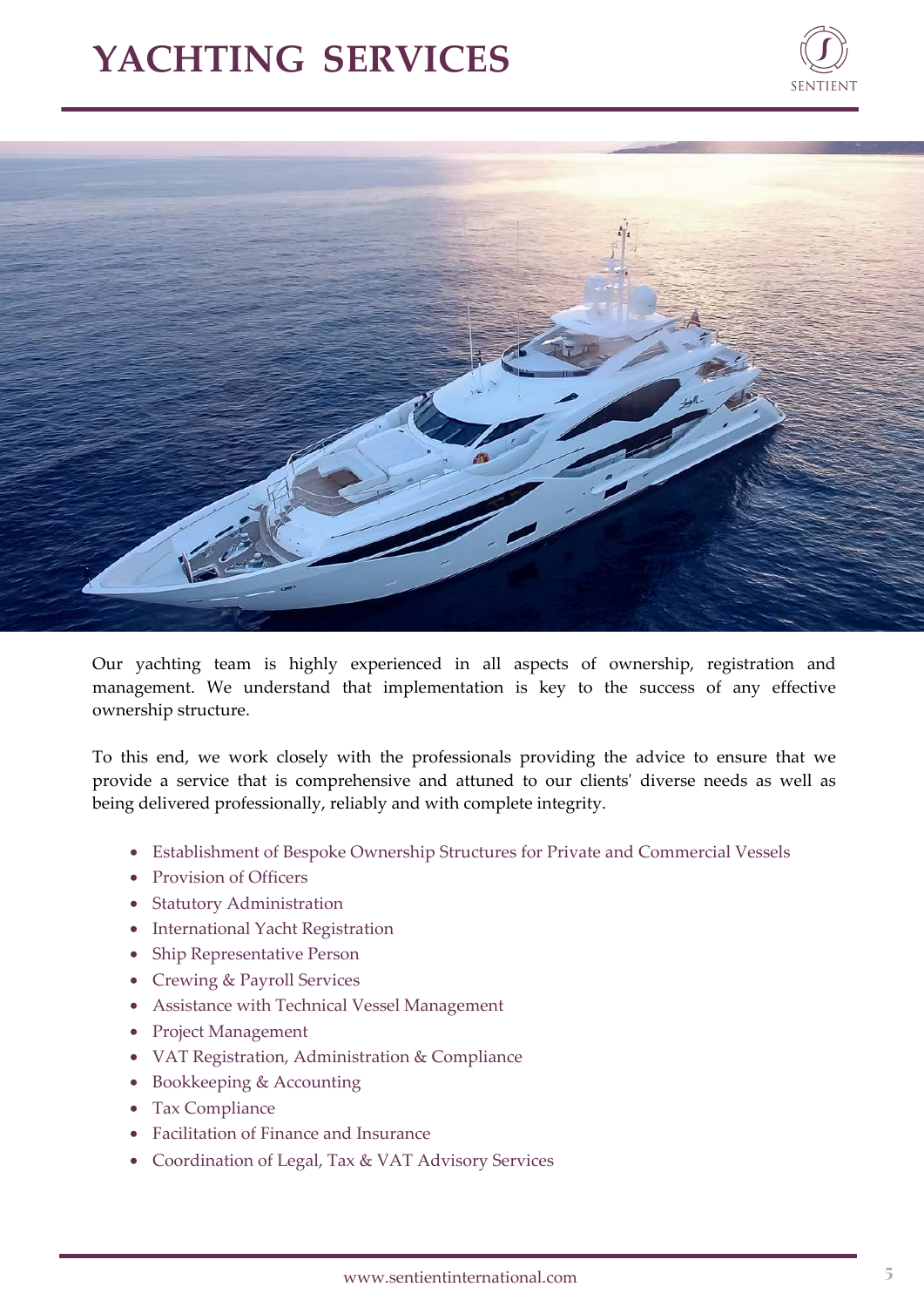

### **A WORLDWIDE CLIENT BASE REQUIRES GLOBAL SOLUTIONS AND AN INTERNATIONAL PRESENCE**



### **ISLE OF MAN**

Suite 3, 1st Floor, The Jet Centre, Isle of Man Airport, Isle of Man, IM9 2RJ Registered in the Isle of Man, No. 026131C Directors: P. Murtagh, J. Byrne, P. Hassall *Licensed by the Isle of Man Financial Services Authority*

#### **MALTA**

Bohemia Business Hub, 148 Independence Avenue, Mosta, MST 9024, Malta Registered in Malta, No. C89239 Directors: P. Murtagh, P. Hassall, S. Hague *Authorised to act as a Company Service Provider by the Malta Financial Services Authority*



#### **HONG KONG**

10/F, Yu Yuet Lai Building, 43-55 Wyndham Street, Central, Hong Kong Registered in Hong Kong, No. 2740147 Directors: S. Callister, P. Murtagh *Licensed by the Hong Kong Companies Registry*